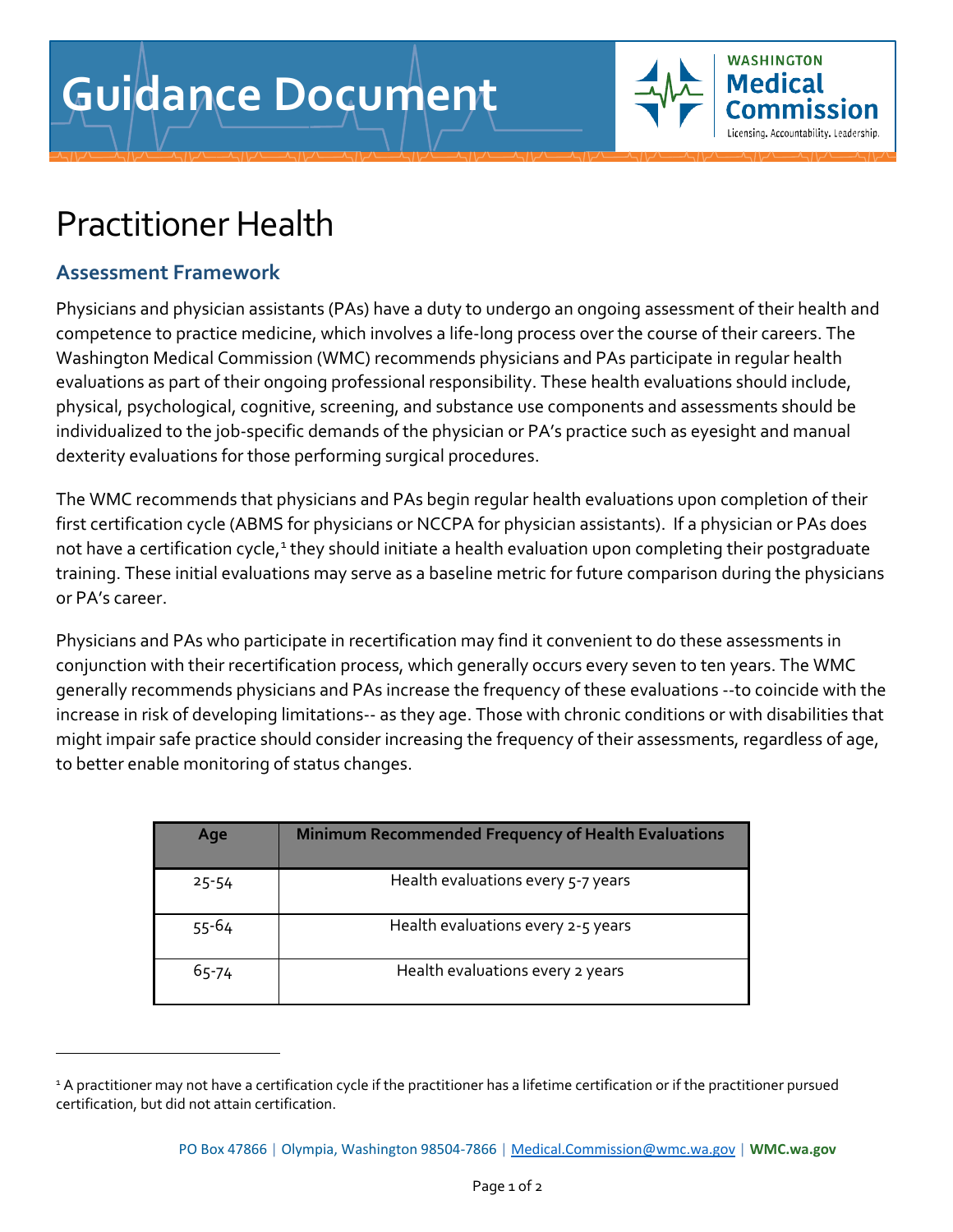## **Practice Modification**

With enough time in practice, a physician or PA will eventually encounter a point when their skills begin to decline. Such decline might be due to a physical limitation such as hearing loss or a tremor, or a cognitive limitation associated with normal aging or early dementia. Age or health-related decline in practice performance may impact a practitioner's ability to practice safely. Other causes of impairment, such as untreated mental illness and/or substance use disorder, also may create a risk of harm to patients. Regardless of etiology, it is important for the physician or PA, and those in their practice setting, to recognize signs of impairment and intervene in support of the health of the physician or PA and the safety of the patients under their care.

Physicians and PAs should also be aware of the detrimental effects of burnout, a psychological response to chronic work-related stress, which may similarly impact their ability to practice safely. Burnout may be experienced as irritability, low frustration tolerance, exasperation, fatigue, dreading work, callousness toward patients, interpersonal conflicts, diminished social functioning, and existential doubts about career or life choices. If signs of burnout are present, the WMC recommends that practitioners take active measures to address issues related to burnout (both cause and effect) as quickly as possible. This may involve identifying contributing sources of burnout in the practice environment and working collaboratively with leadership to mitigate these issues. In certain cases, burnout may involve mentally or physically burdensome responsibilities that need modifications to not only alleviate burnout, but also to minimize the health risks they may impose on physicians or PAs and their patients.

The Washington Physicians Health Program (WPHP) can provide further evaluation and assistance to physicians and PAs when there is concern that a health condition may threaten the safe practice of medicine. Regardless of the cause (skills decline, mental illness, substance use disorder, or burnout), the WMC recommends physicians and PAs consider altering their practices when practitioner responsibilities become mentally or physically burdensome or present a risk to patients. Physicians and PAs may consider practice modifications, such as reducing or eliminating overnight call schedules, mandating call recovery periods, shifting into part-time practice, reducing office hours, and/or eliminating certain procedures. The WPHP encourages physicians and PAs to reach out should they seek further evaluation or assistance in identifying reasonable practice modifications.

## **Conclusion**

The WMC encourages all physicians and PAs to undergo regular health evaluations to gauge their ability to practice safely over the course of their careers. Additionally, throughout their careers, physicians and PAs should self-monitor and seek evaluation if they develop signs of skills decline, cognitive impairment, mental illness, or substance use disorder. Further, physicians and PAs should monitor for signs of burnout and mitigate issues related to burnout as they arise.

With appropriate consideration of current health, burnout, and ability status, physicians and PAs can usually modify their practices, as necessary, to extend fruitful and satisfying careers. The WMC strongly supports all physicians and PAs in proactively evaluating their health and competence on a regular, career-long basis, and

PO Box 47866 | Olympia, Washington 98504-7866 [| Medical.Commission@wmc.wa.gov](mailto:Medical.Commission@wmc.wa.gov) | **[WMC.wa.gov](http://www.wmc.wa.gov/)**